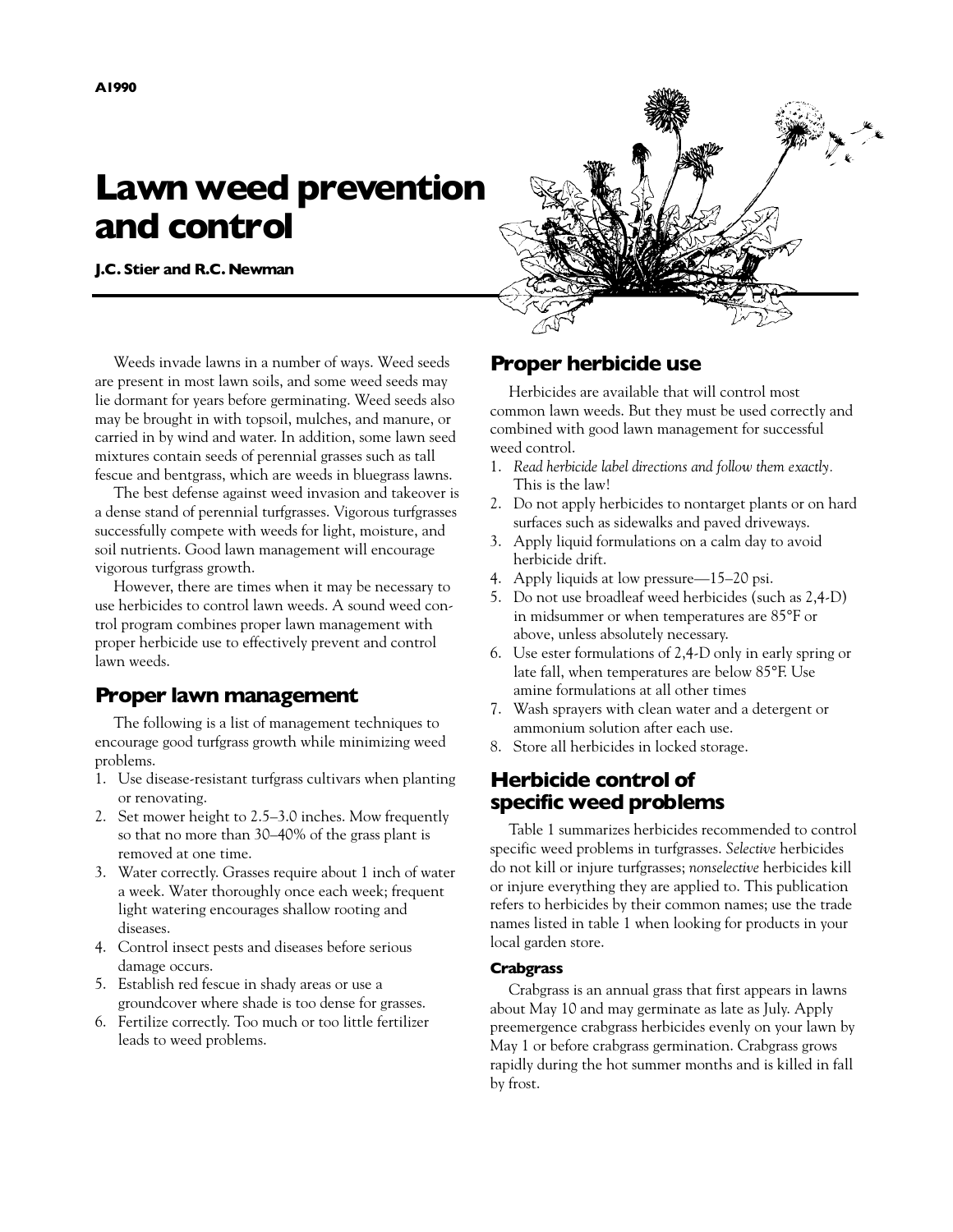*Preemergence herbicides* (listed in table 1) must be applied before weed seeds germinate, as they do not injure or kill crabgrass after it has germinated. You can use siduron when seeding a new lawn, but apply the other crabgrass herbicides only to established lawns.

*Postemergence organic arsenical herbicides* such as MSMA (Daconate) generally do not control crabgrass as well as preemergence herbicides. Make two to three applications per season starting when crabgrass is in the three- to fiveleaf stage. Organic arsenicals do not control mature crabgrass.

Fenoxaprop (Acclaim) and dithiopyr (Dimension) are newer postemergence crabgrass herbicides. They give excellent control when a single application is made when crabgrass is in the three-leaf to one-tiller stage. Fenoxaprop is a liquid and is used with a liquid applicator.

# **Perennial grasses quackgrass, tall fescue,bentgrass**

You can kill individual patches or clumps (spot treatment) of coarse grasses with glyphosate (Roundup, Kleenup), a liquid that is diluted with water and applied with a sprayer, sponge, or squirt-type applicator. Apply glyphosate in spring or early fall when weeds are actively growing. Wait 7 days after application before digging or tilling the treated area.

A word of caution—glyphosate is nonselective. It kills all plants including weeds, turfgrasses, and ornamentals.

# **Moss**

Moss in a lawn indicates unfavorable growing conditions for grass. Excess shade, infertile soil, extremely acid soil, compacted soil, and water-logged soil are associated with moss.

You can temporarily kill moss by applying 1 ounce copper sulfate in 1 gallon water to every 200 sq ft of lawn, or by applying ferrous ammonium sulfate. However, unless the unfavorable growing conditions responsible for the moss are corrected, control is temporary.

#### **Yellow nutsedge**

Yellow nutsedge looks like grass but has yellowishgreen leaves. It can be distinguished from grasses by its triangular stem; grass stems are round or somewhat oval in cross-section but never triangular. Nutsedge is perennial and spreads vegetatively by underground nut-like tubers as well as by seed.

Bentazon (Basagran) is recommended for selective control of nutsedge in turf. Apply liquid bentazon with a sprayer in spring when nutsedge is in the three- to fiveleaf stage. Bentazon does not injure established turfgrasses.

## **Poison ivy**

Spot treat poison ivy with glyphosate (Roundup, Kleenup) or dicamba (Banvel). Keep in mind that glyphosate is nonselective and that dicamba should not be applied more than once a year under trees and shrubs. Also, dicamba is most effective when mixed with 2,4-D and/or mecoprop.

## **Broadleaf weeds**

To reduce the potential for injury to desirable plants, apply herbicides for broadleaf weed control in established grass in May before flowers and vegetables are transplanted to the garden or in September around the time of the first frost. Table 2 lists common broadleaf weeds and their susceptibility to dicamba, mecoprop, and 2,4-D.

Dicamba, mecoprop, and 2,4-D are available as liquids, granules, or combined with fertilizers. Apply granular herbicides or fertilizer-herbicide combinations with a fertilizer spreader when the grass and weeds are wet with dew or irrigation water.

Mixtures of dicamba, mecoprop, and 2,4-D are available both in liquid and dry granule forms.

Triclopyr and 2,4-D are recommended for hard-tocontrol plants such as ground ivy, sorrel, and spurges. However, triclopyr and 2,4-D products generally are not available to homeowners but are available to professional users. Contact a commercial applicator if it is necessary to use 2,4-DP and/or triclopyr products.

# **Soil sterilization**

Soil sterilization before seeding or sodding can only be done by a properly licensed professional applicator.

*References to pesticide products in this publication are for your convenience and are not an endorsement of one product over other similar products. You are responsible for using pesticides according to the manufacturer's current label directions. Follow directions exactly to protect the environment and people from pesticide exposure. Failure to do so violates the law.*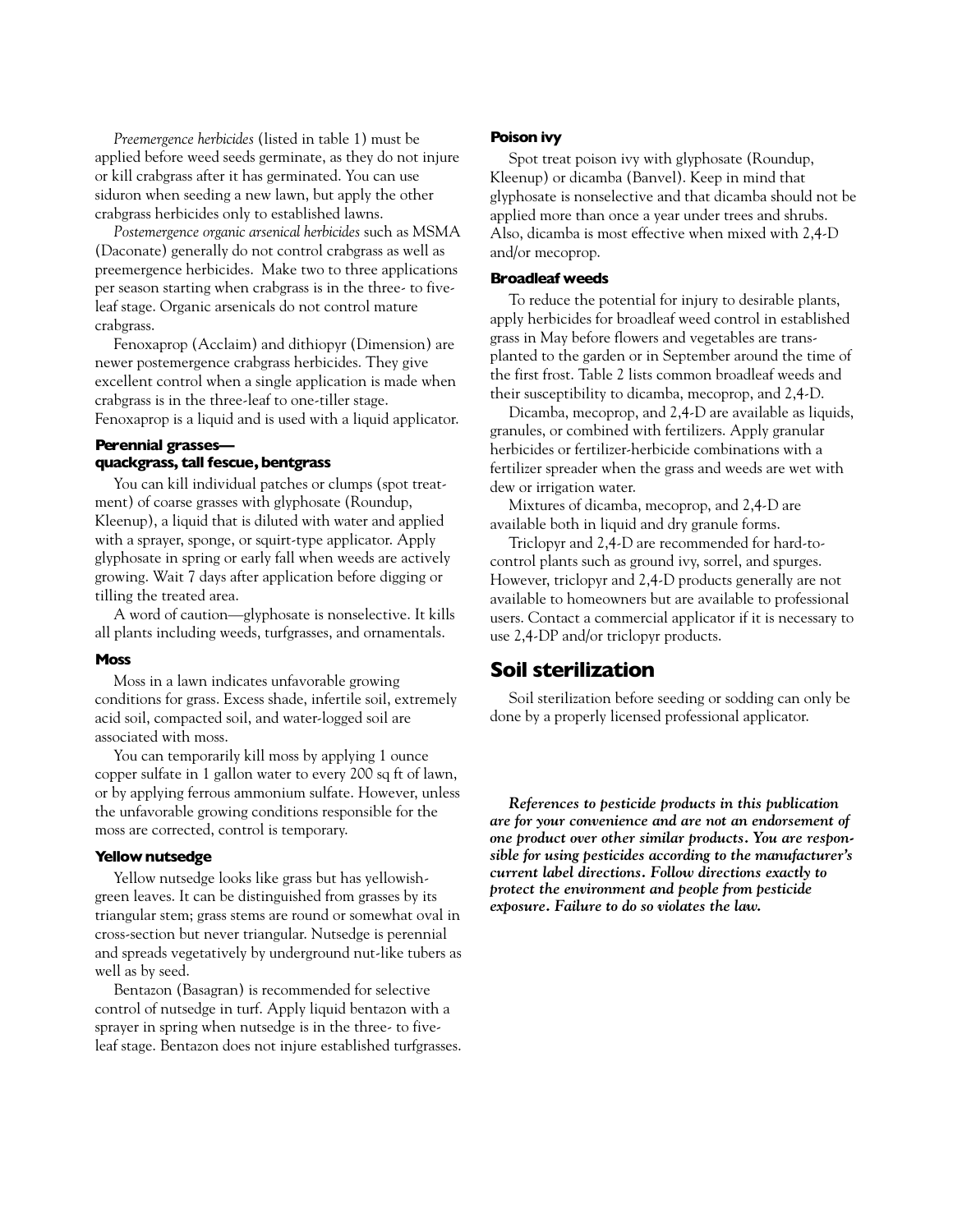|                                                                                | <b>Herbicide</b>                                                                                     |                                                                                           |                                                                                           |                                                                                                                                                                            |
|--------------------------------------------------------------------------------|------------------------------------------------------------------------------------------------------|-------------------------------------------------------------------------------------------|-------------------------------------------------------------------------------------------|----------------------------------------------------------------------------------------------------------------------------------------------------------------------------|
| Herbicide use                                                                  | <b>Common name</b>                                                                                   | <b>Trade name</b>                                                                         | Time to apply                                                                             | <b>Remarks</b>                                                                                                                                                             |
| Annual grass<br>(crabgrass)-<br>preemergence                                   | benefin<br>benefin + trifluralin<br>bensulide<br>oxadiazon<br>pendimethalin<br>prodiamine<br>siduron | Balan<br>Team 2 G<br>Betasan<br>Ronstar G<br>Halts, Pre-M<br><b>Barricade</b><br>Tupersan | Apply in late April or<br>before crabgrass<br>germinates.                                 |                                                                                                                                                                            |
| Annual grass<br>(crabgrass)-<br>postemergence                                  | <b>DSMA</b><br><b>MSMA</b>                                                                           | (many)<br>Drexel MSMA,<br>Daconate                                                        | Apply when crabgrass<br>is in three- to five-leaf<br>stage.                               | Requires two to three applications;<br>will not control mature crabgrass.                                                                                                  |
|                                                                                | dithiopyr<br>fenoxaprop                                                                              | Dimension<br>Acclaim                                                                      | Apply at any stage of<br>growth.                                                          | Kills crabgrass in established lawns.<br>Do not treat during dry periods.                                                                                                  |
| Broadleaf weeds-<br>postemergence,<br>selective (for<br>established turfgrass) | $2,4-D$<br>$2.4-DPa$<br>dicamba<br>mecoprop (MCPP)<br>triclopyr <sup>a</sup>                         | (many)<br>(many)<br>(many)<br>(many)<br>Turflon products                                  | Apply in May or<br>September. Avoid use in<br>midsummer or when<br>temperatures are high. | Dicamba, mecoprop, 2,4-D, and<br>2.4-DP are sold as combinations of<br>two or more ingredients. Do not<br>apply dicamba more than once a<br>year beneath trees and shrubs. |
| Moss-postemergence copper sulfate                                              | ferrous ammonium<br>sulfate                                                                          |                                                                                           | Apply anytime.                                                                            | Provides temporary control. For<br>permanent control, poor growing<br>conditions must be corrected.                                                                        |
| Poison ivy-<br>postemergence                                                   | dicamba<br>glyphosate                                                                                | (many)<br>Roundup, Kleenup                                                                | Apply in spring or early<br>summer when poison ivy<br>is actively growing.                | Use dicamba only as a mixture with<br>2,4-D and/or mecoprop; do not<br>apply dicamba more than once a<br>year beneath trees and shrubs.<br>Glyphosate is nonselective.     |
| Quackgrass-<br>postemergence,<br>nonselective                                  | glyphosate                                                                                           | Roundup, Kleenup                                                                          | Apply anytime during<br>the growing season.                                               | Nonselective; use only prior to<br>establishment or for spot treatment<br>after establishment.                                                                             |
| Yellow nutsedge-<br>postemergence,<br>selective                                | bentazon                                                                                             | <b>Basagran</b>                                                                           | Apply when nutsedge<br>is in three- to five-leaf<br>stage.                                |                                                                                                                                                                            |
| Nonselective contact<br>herbicides, no soil<br>residue                         | cacodylic acid<br>glyphosate                                                                         | (many)<br>Roundup, Kleenup                                                                | Apply anytime during<br>the growing season.                                               | Nonselective; use only prior to<br>establishment or for spot treatment<br>after establishment.                                                                             |

# **Table 1. Summary of herbicides for turfgrass weed control**

*aShould be applied by a commercial applicator*